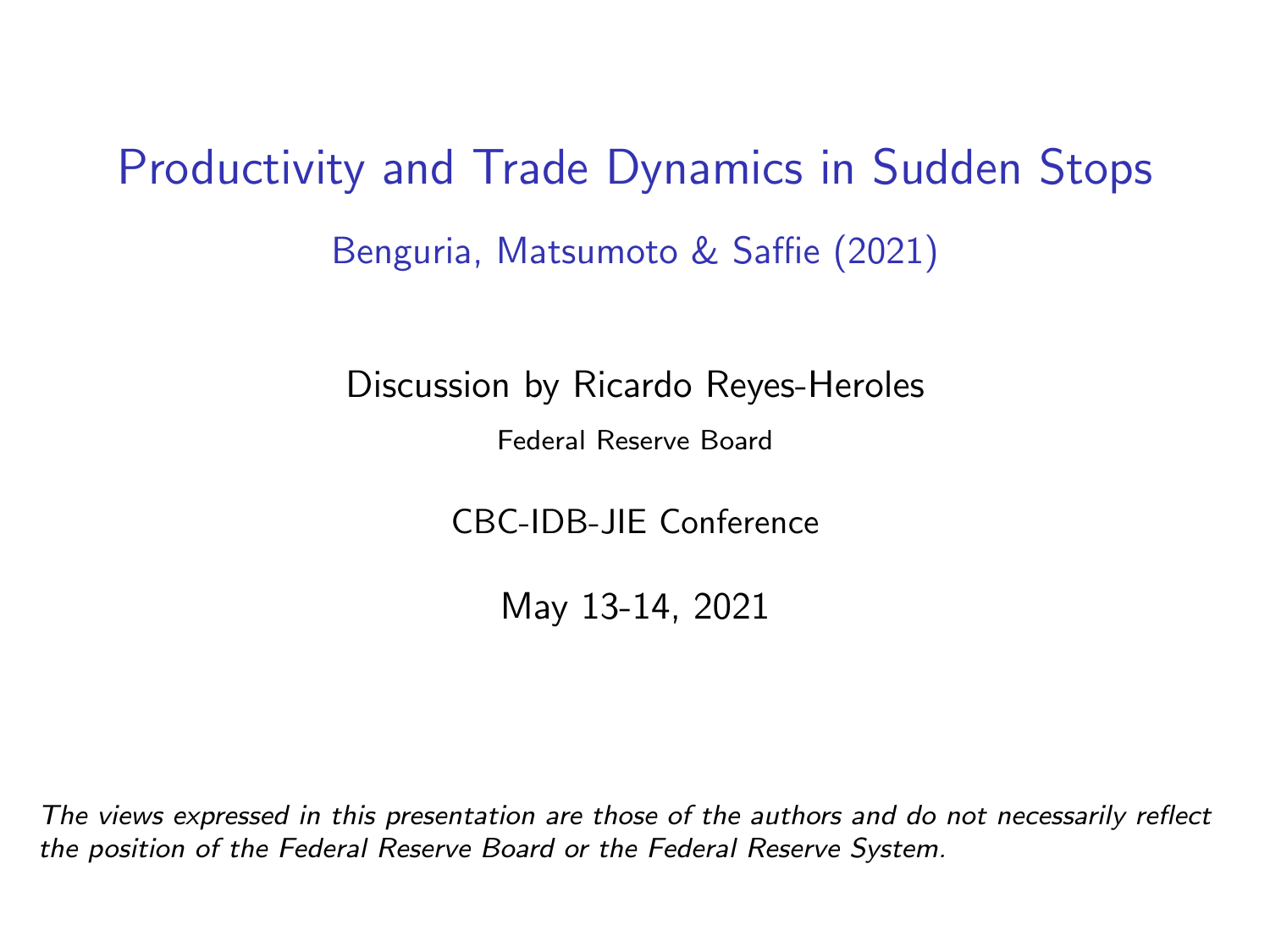What? Study implications of trade and productivity dynamics for evolution of aggregate economy after sudden stops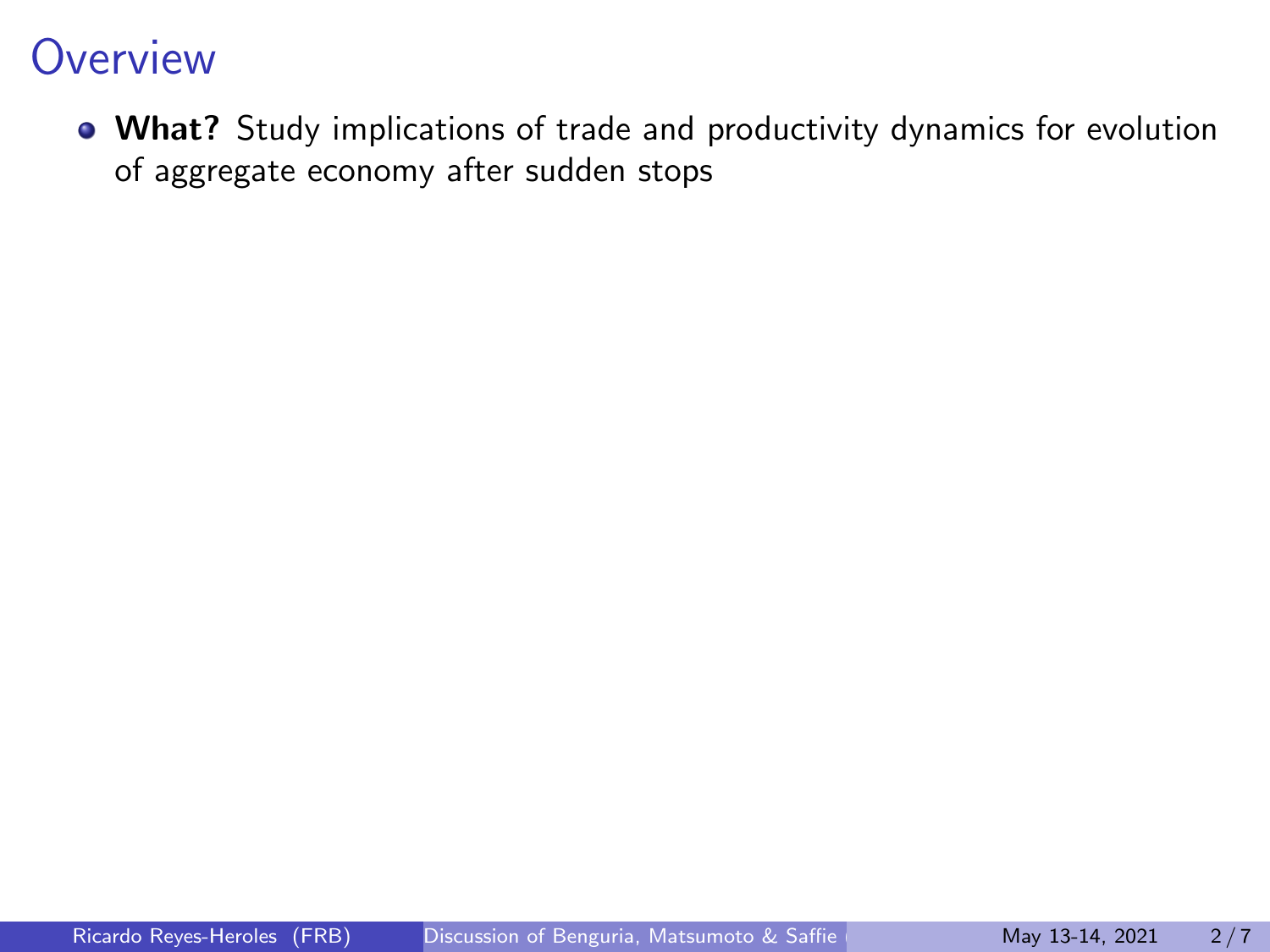- What? Study implications of trade and productivity dynamics for evolution of aggregate economy after sudden stops
- Why? Slow measured TFP growth post sudden stops is key to understand sluggish recoveries
	- Unpack drivers of measured TFP dynamics
	- Identify potential useful policies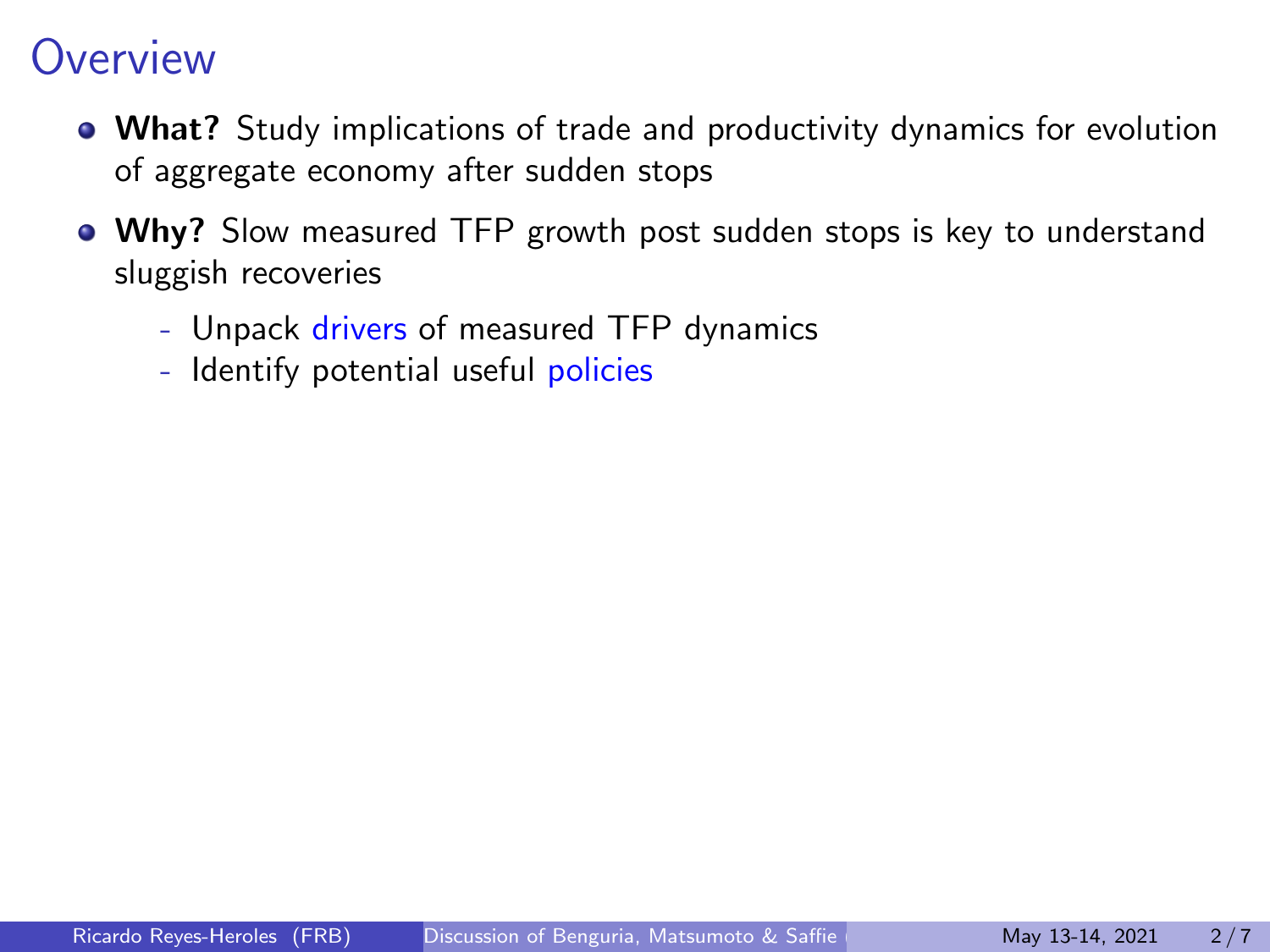- What? Study implications of trade and productivity dynamics for evolution of aggregate economy after sudden stops
- Why? Slow measured TFP growth post sudden stops is key to understand sluggish recoveries
	- Unpack drivers of measured TFP dynamics
	- Identify potential useful policies
- **How?** Propose framework to study sudden stops in which trade and productivity dynamics shape evolution of aggregate economy
	- **innovation through firm dynamics** (Ates & Saffie, 2020)
	- product-level export dynamics
	- endogenous sudden stops (Mendoza, 2010)

 $\rightarrow$  Calibrate model—exploit some key micro moments—and validate micro predictions—using other micro moments.

- Event-window analysis around sudden stops
- Counterfactual analysis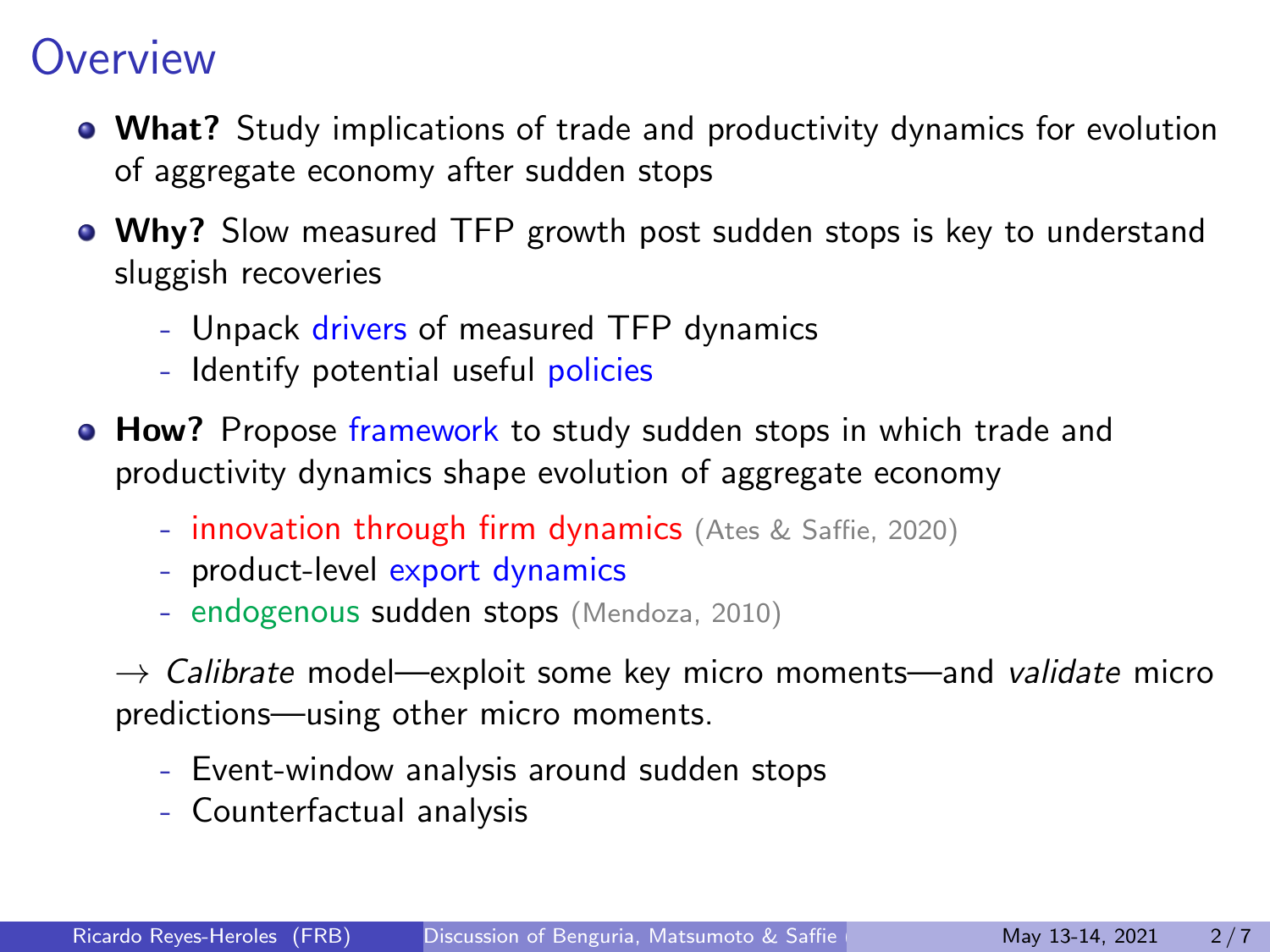- What? Study implications of trade and productivity dynamics for evolution of aggregate economy after sudden stops
- Why? Slow measured TFP growth post sudden stops is key to understand sluggish recoveries
	- Unpack drivers of measured TFP dynamics
	- Identify potential useful policies
- **How?** Propose framework to study sudden stops in which trade and productivity dynamics shape evolution of aggregate economy
	- **innovation through firm dynamics** (Ates & Saffie, 2020)
	- product-level export dynamics
	- endogenous sudden stops (Mendoza, 2010)

 $\rightarrow$  Calibrate model—exploit some key micro moments—and validate micro predictions—using other micro moments.

- Event-window analysis around sudden stops
- Counterfactual analysis

Novel result: Innovation by exporters plays a relevant role in ss recovery.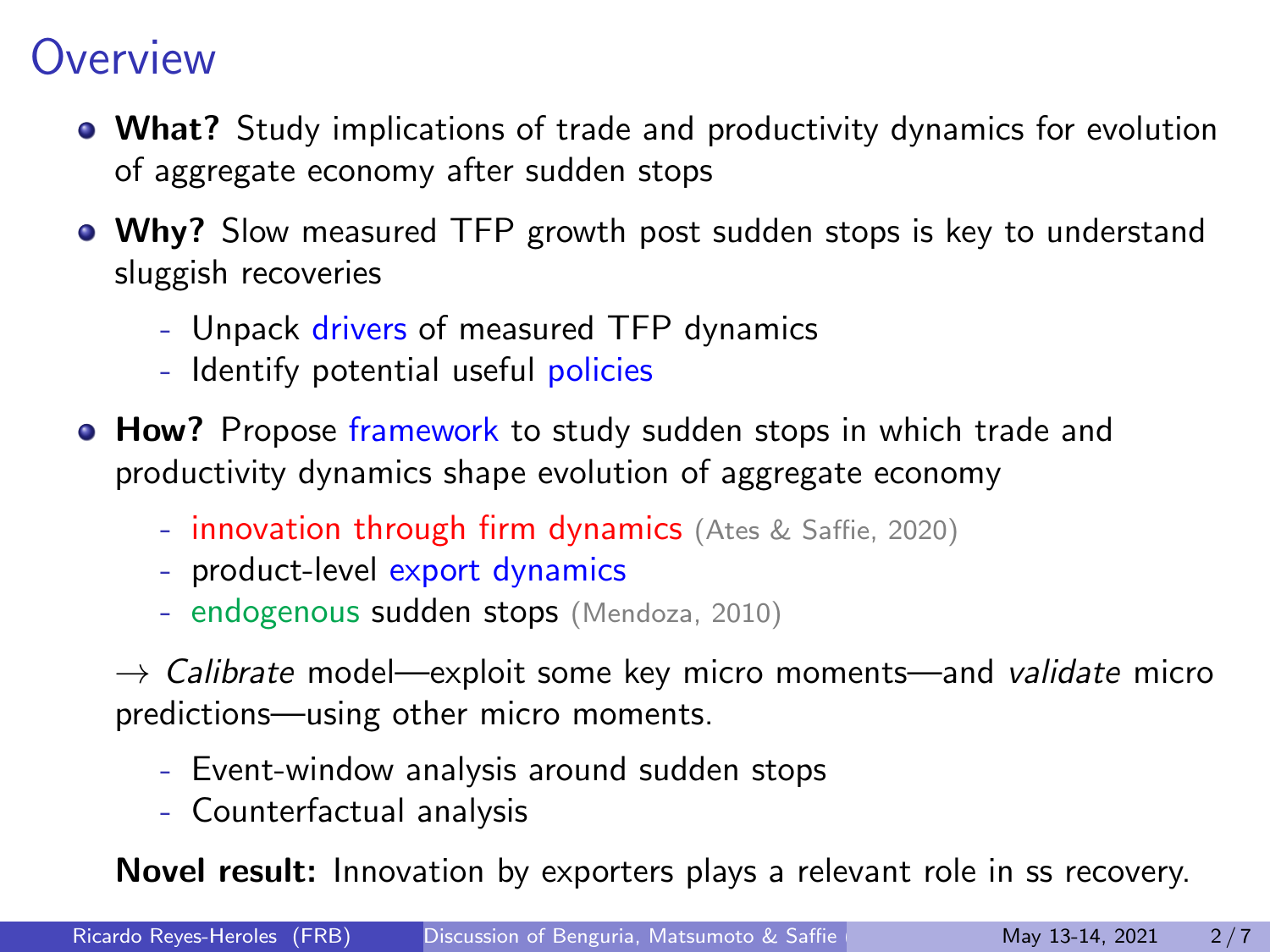## Key equations and mechanisms

- Demand for tradable intermediates:  $y_t(i) = \frac{Y_t}{p_t(i)\left(1+\phi\frac{\mu_t}{\lambda_t}\right)}$
- Profits:

$$
\pi_t^j = \frac{1}{1 + \phi \mu_t / \lambda_t} \frac{\sigma^j}{1 + \sigma^j} Y_t \quad \text{for} \quad j \in \{D, X\}
$$
\n
$$
\pi_t^* = \left(1 - \frac{1 + \xi}{1 + \sigma^X} \frac{\left(R_t^L\right)^\alpha \left(W_t^L\right)^{1 - \alpha}}{\left(R_t^*\right)^\alpha \left(W_t^*\right)^{1 - \alpha}}\right) Y_t^*
$$

- Innovation decisions:

$$
\eta^{D} \frac{1}{\rho} \left( \frac{Z_t^{D}}{A_t} \right)^{1/\rho - 1} \frac{1}{A_t} \mathbb{E}_t \left[ \Lambda_{t, t+1} V_{t+1}(1, 0) \right] = 0 \Rightarrow 1 + \sigma^D
$$
  

$$
(1 - d_t) \eta^X \frac{1}{\rho} \left( \frac{Z_t^X}{A_t} \right)^{1/\rho - 1} \frac{1}{A_t} \mathbb{E}_t \left[ \Lambda_{t, t+1} V_{t+1}(0, 1) \right] = 0 \Rightarrow 1 + \sigma^X
$$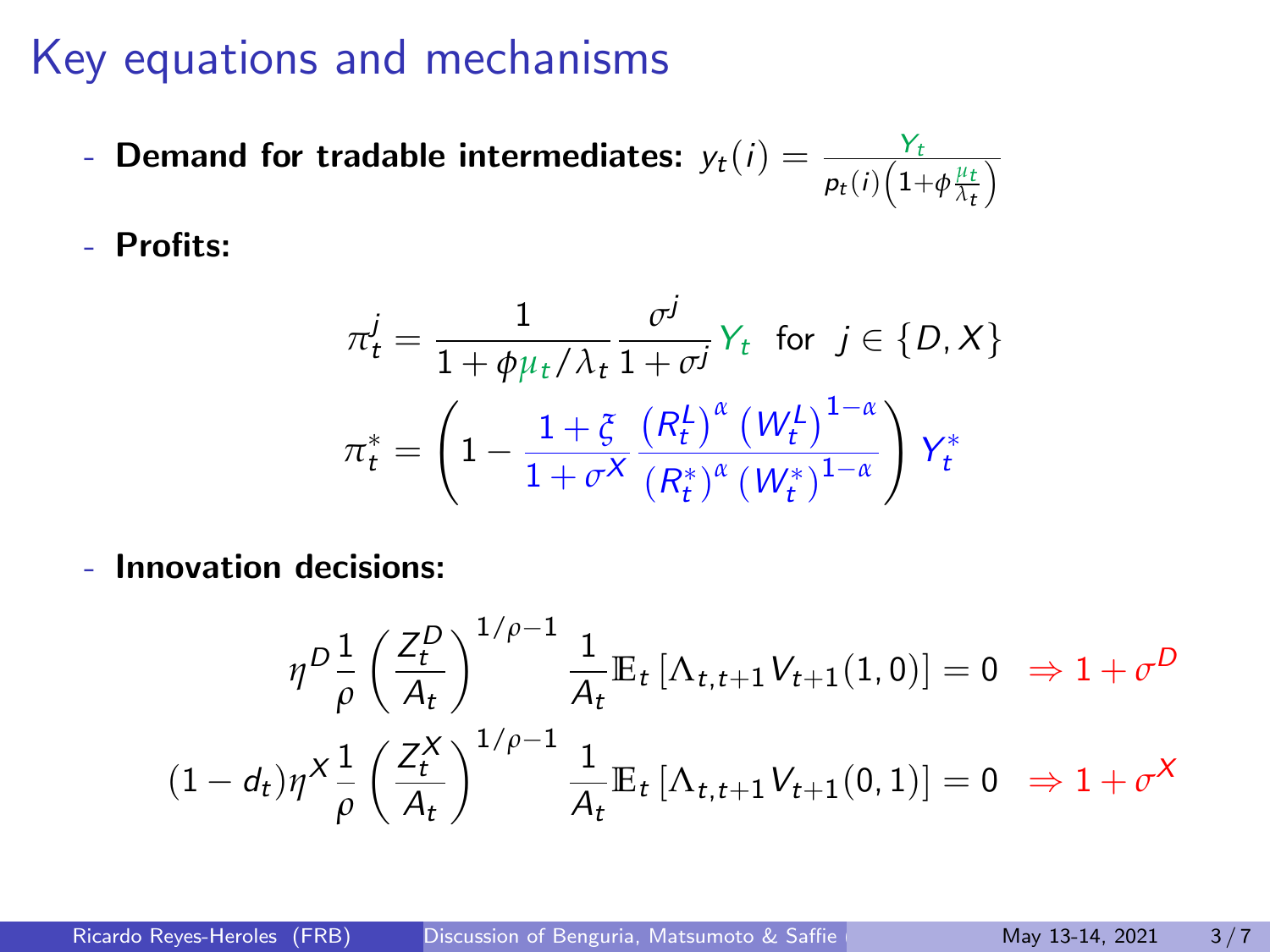# Comment 1/4: Trade Dynamics

 $\rightarrow$  Trade dynamics are introduced through entirely novel mechanism. Cool!  $\Rightarrow$ Differences and similarities to existing mechanisms...

Trade literature's emphasis on firm selection as driver of increase in measured TFP  $\rightarrow$  Melitz (2003), Alessandria & Choi (2007), Castillo-Martinez (2020)



- $\rightarrow$  Role of trade elasticity, measured vs fund. TFP, firm size of X vs D, etc.
	- Clarify role of the exchange rate
	- **Evidence on multi-product firms**  $\rightarrow$  Chatteriee, Dix-Carneiro & Vichyayond (2013)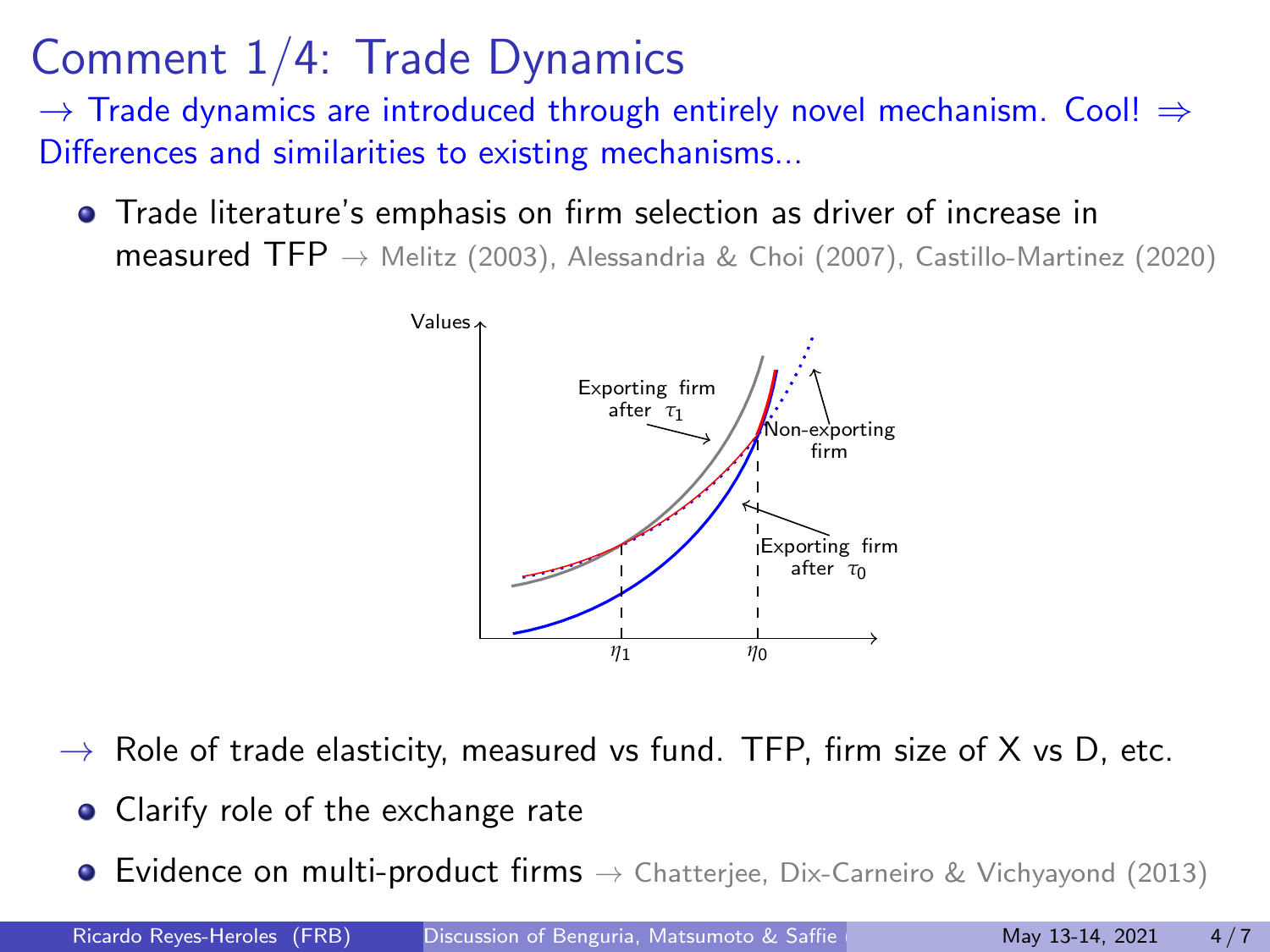Main Comment 2/4: The Role of Fisherian Debt Deflation

 $\rightarrow$  Endogenous sudden stops driven by collateral constraint  $\Rightarrow$  Implications for main message of the paper?

$$
u'(c_t) = \beta R \mathbb{E}_t \left[ u'(c_{t+1}) \right] + \mu_t
$$
  

$$
Q_t = \beta \mathbb{E}_t \left[ \frac{u'(c_{t+1}) \left( Q_{t+1} + R_{t+1}^L \right) + \mu_{t+1} \kappa Q_{t+1}}{u'(c_t)} \right]
$$

- Paper emphasizes effect through working capital (even though it is more general)  $\rightarrow$  What if interest rate shock drives ss? (Ates & Saffie, 2020)
	- Detail: collateral based on asset holdings at beginning of period  $t$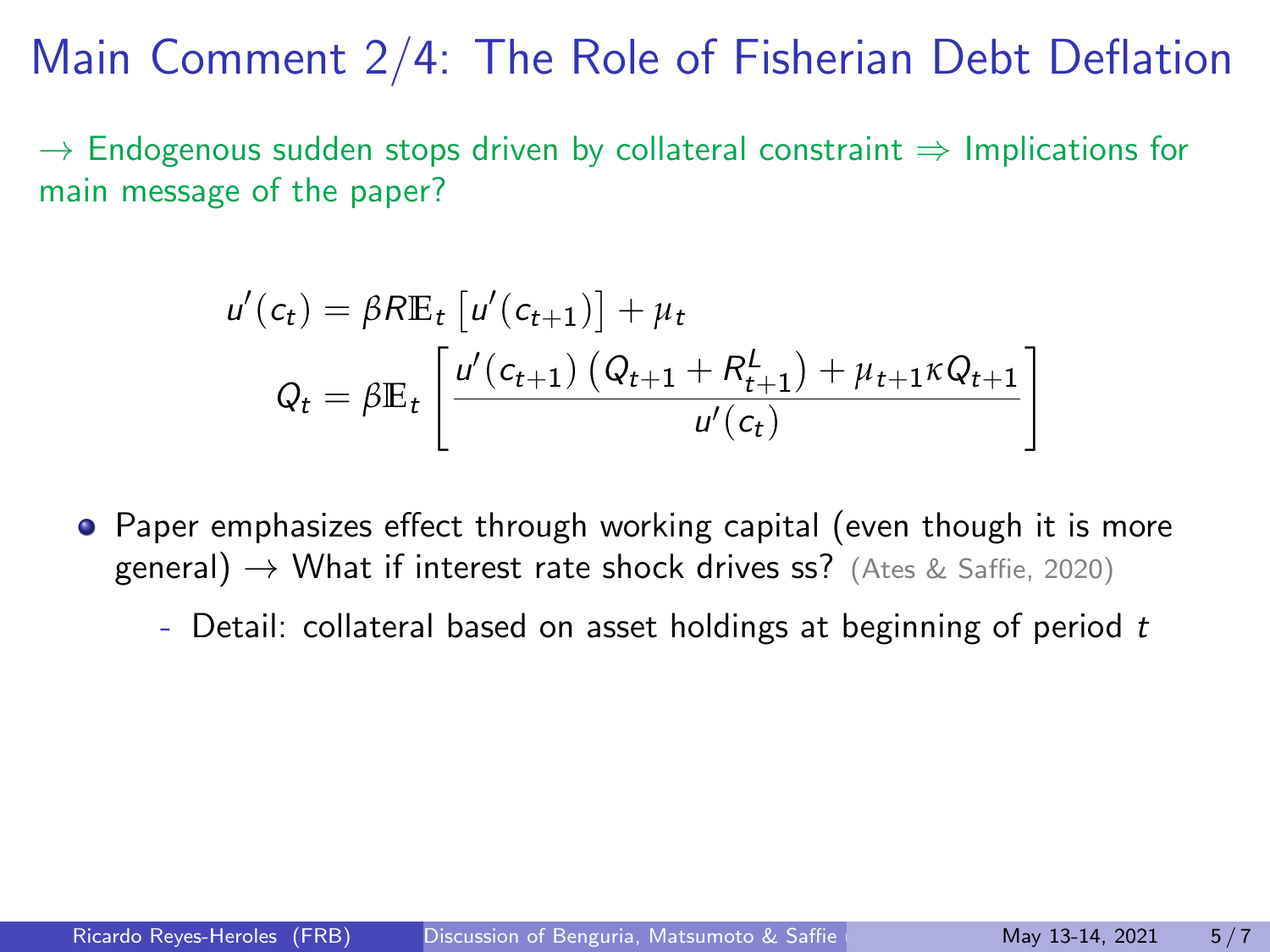Main Comment 2/4: The Role of Fisherian Debt Deflation

 $\rightarrow$  Endogenous sudden stops driven by collateral constraint  $\Rightarrow$  Implications for main message of the paper?

$$
u'(c_t) = \beta R \mathbb{E}_t \left[ u'(c_{t+1}) \right] + \mu_t
$$
  

$$
Q_t = \beta \mathbb{E}_t \left[ \frac{u'(c_{t+1}) \left( Q_{t+1} + R_{t+1}^L \right) + \mu_{t+1} \kappa Q_{t+1}}{u'(c_t)} \right]
$$

- Paper emphasizes effect through working capital (even though it is more general)  $\rightarrow$  What if interest rate shock drives ss? (Ates & Saffie, 2020)
	- Detail: collateral based on asset holdings at beginning of period  $t$
- $\rightarrow$  Interaction between precautionary behavior and innovation?
	- Relevance of coefficient of relative risk aversion (EIS in CRRA)
- $\rightarrow$  Will have Implications for short versus long run trade elasticities!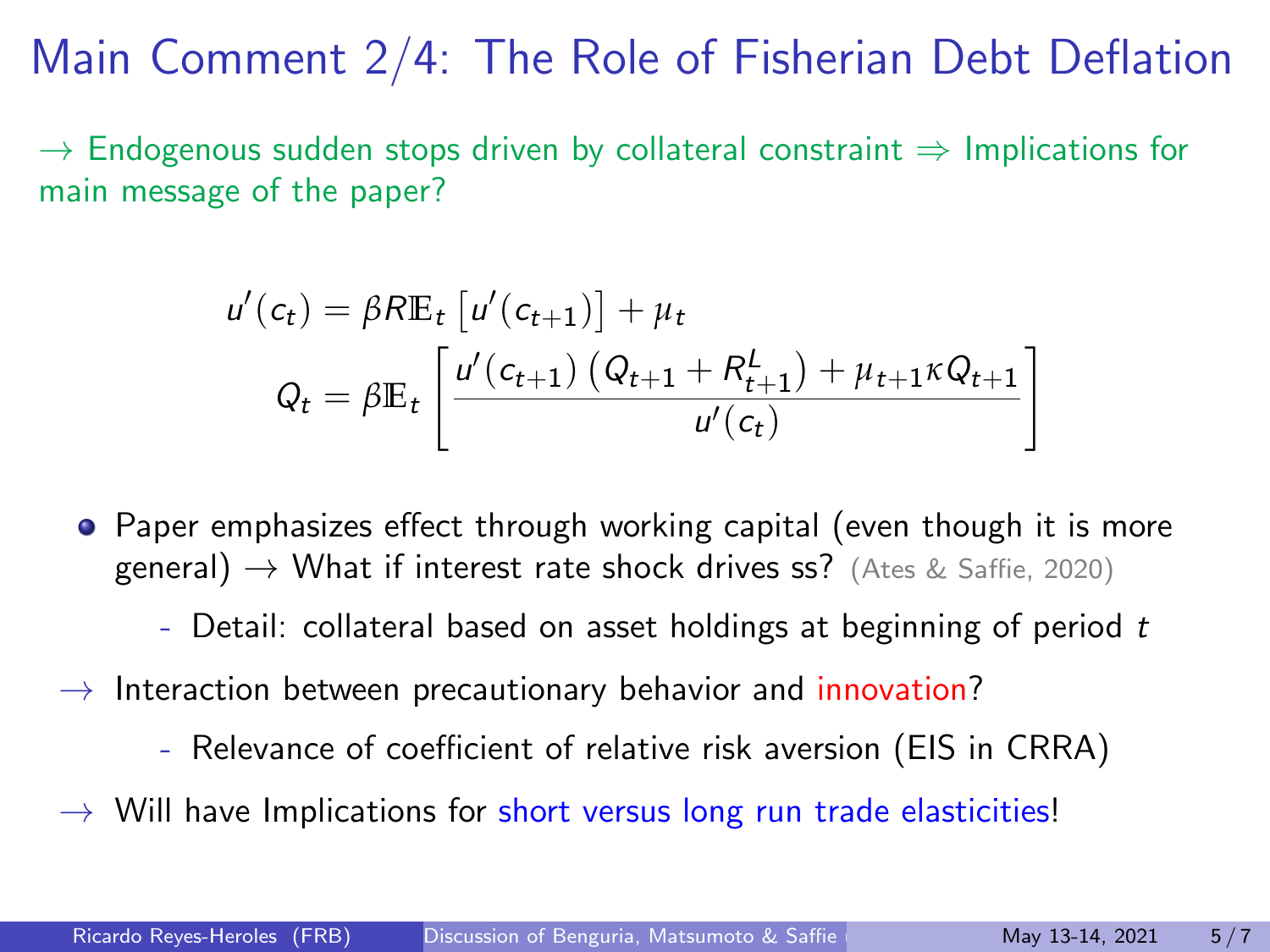# Main Comment 3/4: Exploiting Micro Data and Trade **Dynamics**

 $\rightarrow$  Emphasis on matching aggregate moments, a few micro moments, and use micro data for validation

 $\Rightarrow$  Incredible new data, start with novel stylized facts!

- Why not exploit micro data more?
	- Multi-product firms
	- Firm margin vs product margin
	- Firm size
- Can more parameters be disciplined using the micro data?
	- Paper focuses on product entry, revenue and profits
	- Discipline features of ss and let model speak about recovery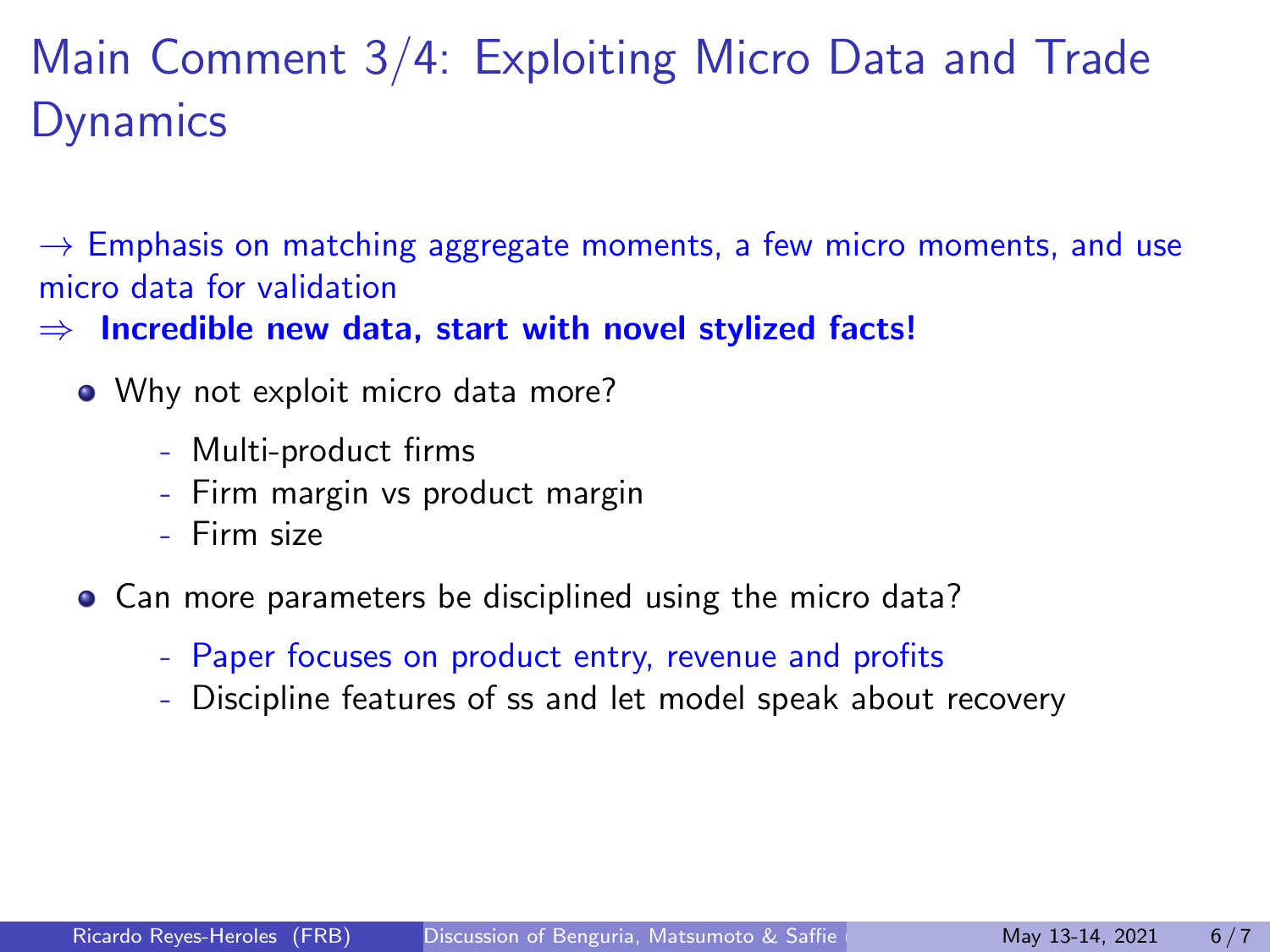# Main Comment 3/4: Exploiting Micro Data and Trade **Dynamics**

 $\rightarrow$  Emphasis on matching aggregate moments, a few micro moments, and use micro data for validation

 $\Rightarrow$  Incredible new data, start with novel stylized facts!

- Why not exploit micro data more?
	- Multi-product firms
	- Firm margin vs product margin
	- Firm size
- Can more parameters be disciplined using the micro data?
	- Paper focuses on product entry, revenue and profits
	- Discipline features of ss and let model speak about recovery
- Mostly food for thought...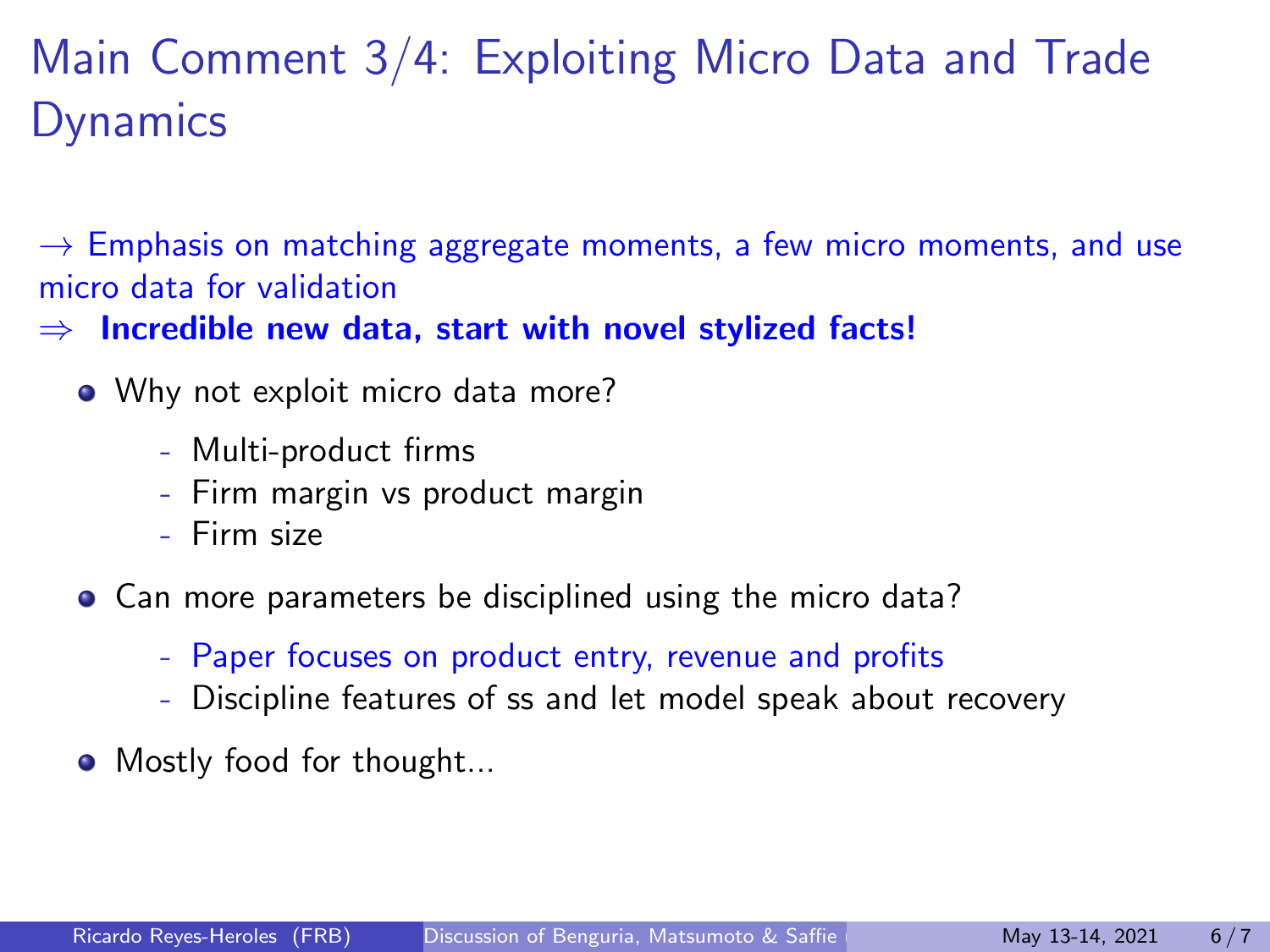# Main Comment 4/4: Market Failures and Policy

 $\rightarrow$  Fisherian debt deflation driven by clear pecuniary externality, but innovation driven by other failure...  $\Rightarrow$  Think and provide some insights on role of policy.

- Solving for optimal policy difficult (maybe for other paper...)
- **•** But interesting effects of a macroprudential tax on borrowing on innovation and growth (Ma, 2020)?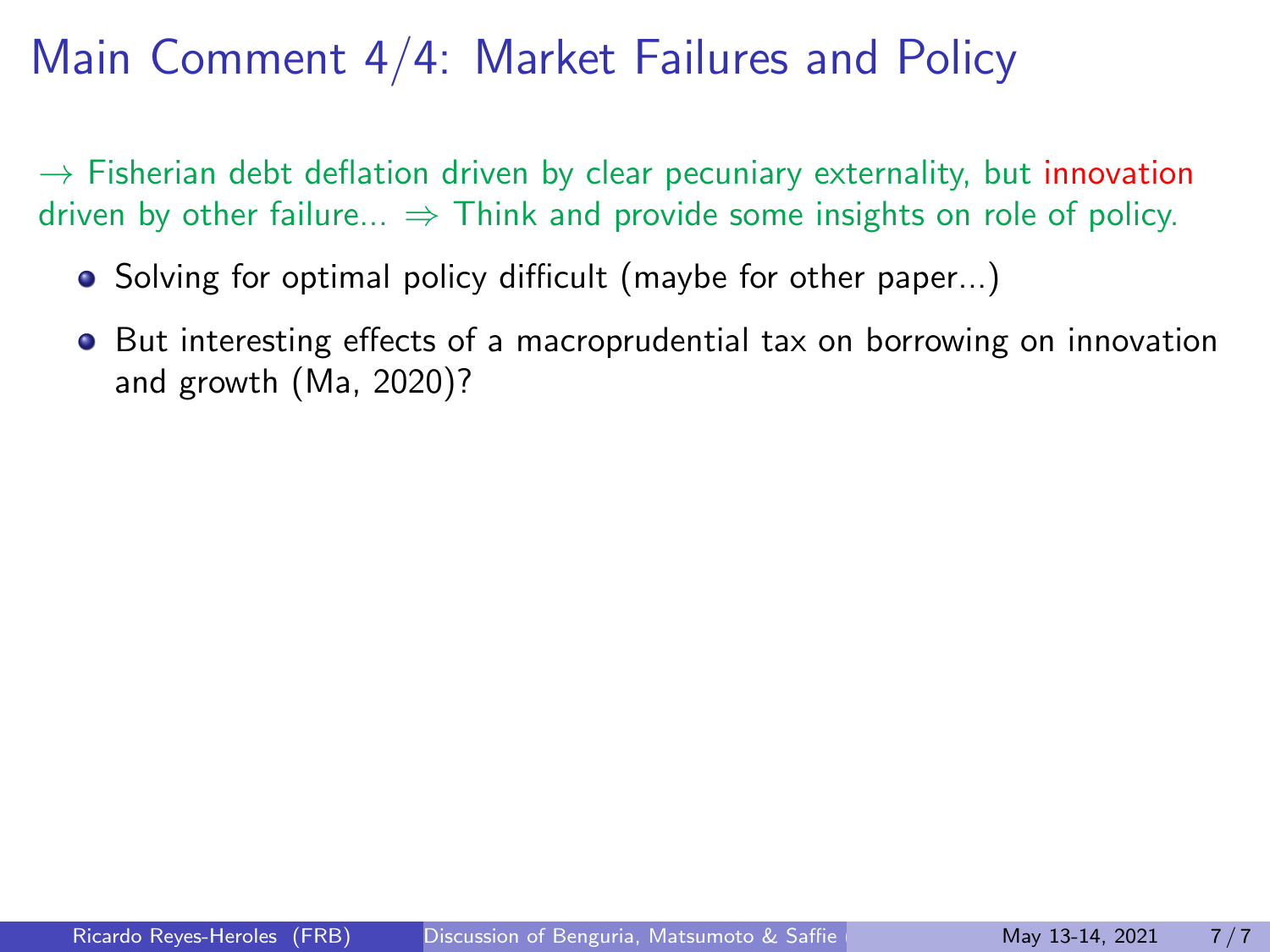# Main Comment 4/4: Market Failures and Policy

 $\rightarrow$  Fisherian debt deflation driven by clear pecuniary externality, but innovation driven by other failure...  $\Rightarrow$  Think and provide some insights on role of policy.

- Solving for optimal policy difficult (maybe for other paper...)
- **•** But interesting effects of a macroprudential tax on borrowing on innovation and growth (Ma, 2020)?
- $\rightarrow$  Identify other market imperfections driven by markups and innovation
- $\rightarrow$  Restrict planner to a particular instrument